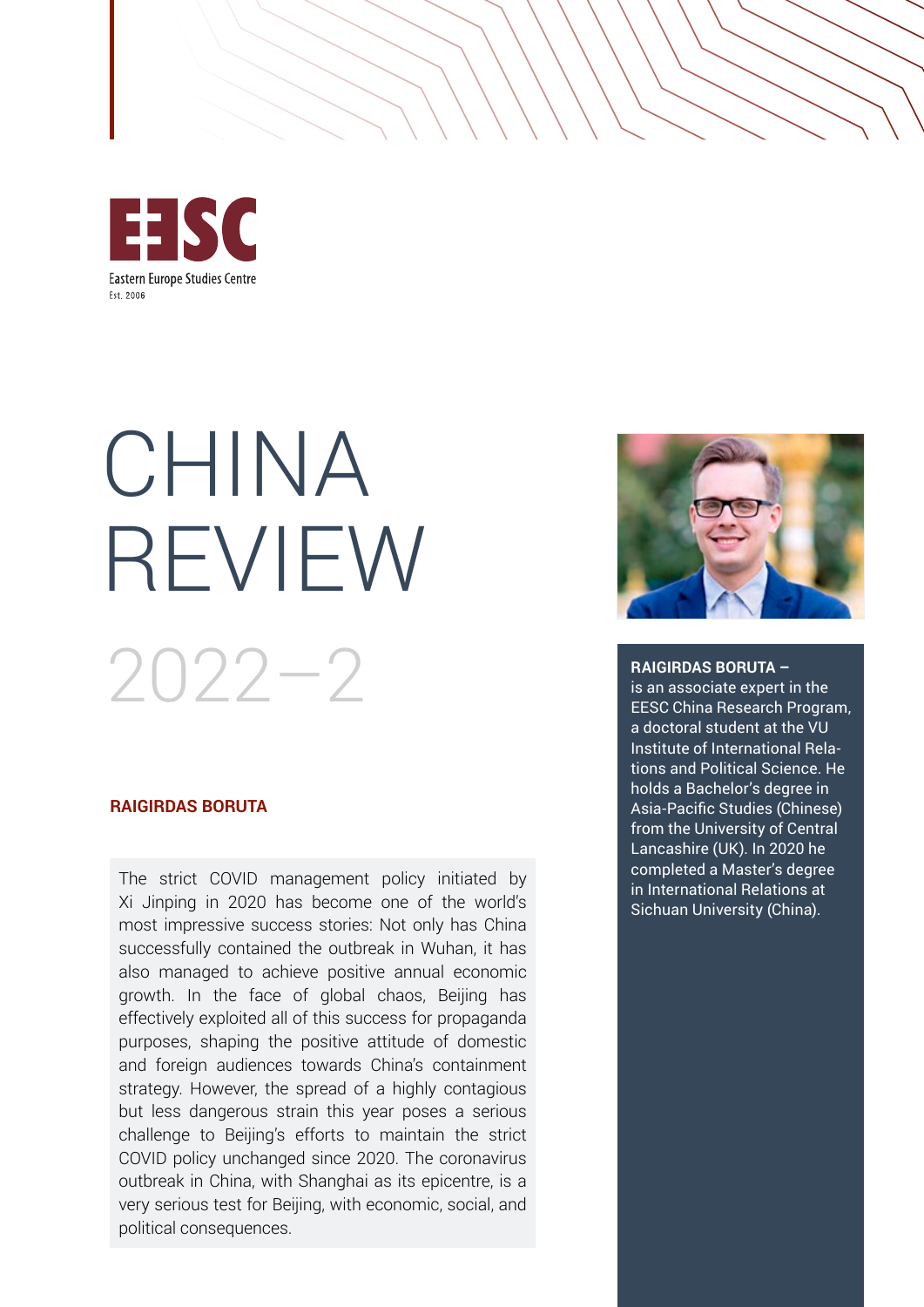#### **Current Situation**

Since the beginning of this year, the number of coronavirus cases in China has started to grow steadily. In March, the main focus was placed on China's financial and trade centre, Shanghai, where the number of cases had risen particularly fast. Although early statistics signalled the start of an outbreak in the city, the city authorities made every effort to avoid closures. Two days before the partial lockdown of the city, the Shanghai city authorities assured that there were no plans to close the city because the consequences would be felt not only by the city's residents but by the country and the world as a whole<sup>1</sup>. However, partial closure of the city was introduced in Shanghai on 28 March, and mass testing of the population began. On 03 April, about 2,000 Chinese Liberation Army soldiers from other regions were sent to Shanghai to enhance testing capabilities and address logistical issues. On 05 April, Shanghai went into a complete lockdown, movement within the city became severely restricted, economic and other activities almost completely stopped.

Even after a few weeks, the situation in the city remains tense. On the day of partial closure on 28 March, only 5,982 cases were confirmed in the city, while on 12 April, 27,719 new cases were recorded. From 01 to 18 April, the average was 20,071 cases per day. Interestingly, official Chinese statistics present the results uniquely by dividing the cases into two categories: symptomatic and asymptomatic. The currently prevalent strain of coronavirus in China is easily spread but less dangerous. For example, as of 18 June, out of 20,416 new cases in Shanghai, only 3,084 were symptomatic. Statistical categorisation of cases is likely to aim to reassure Chinese society and reduce the likelihood of social unrest while, at the same time, trying to avoid the atmosphere of chaos and fear that prevailed two years ago.

However, the extremely strict COVID policy and the insufficient preparation of the Shanghai city government for a possible outbreak have caused significant tensions in the city: residents with even the slightest contact with a sick person are forcibly isolated in special centres, parents are separated from young children, isolated apartments often lack essential products and food; animals are left alone at home for days without care. These problems have caused great dissatisfaction among the population; many people have poured into social networks to share views and critical videos. Sharp images and arrows of criticism directed towards authorities have be-



**Fig. 1.** New cases in Shanghai during 1-18 April. Source: China National Health Commission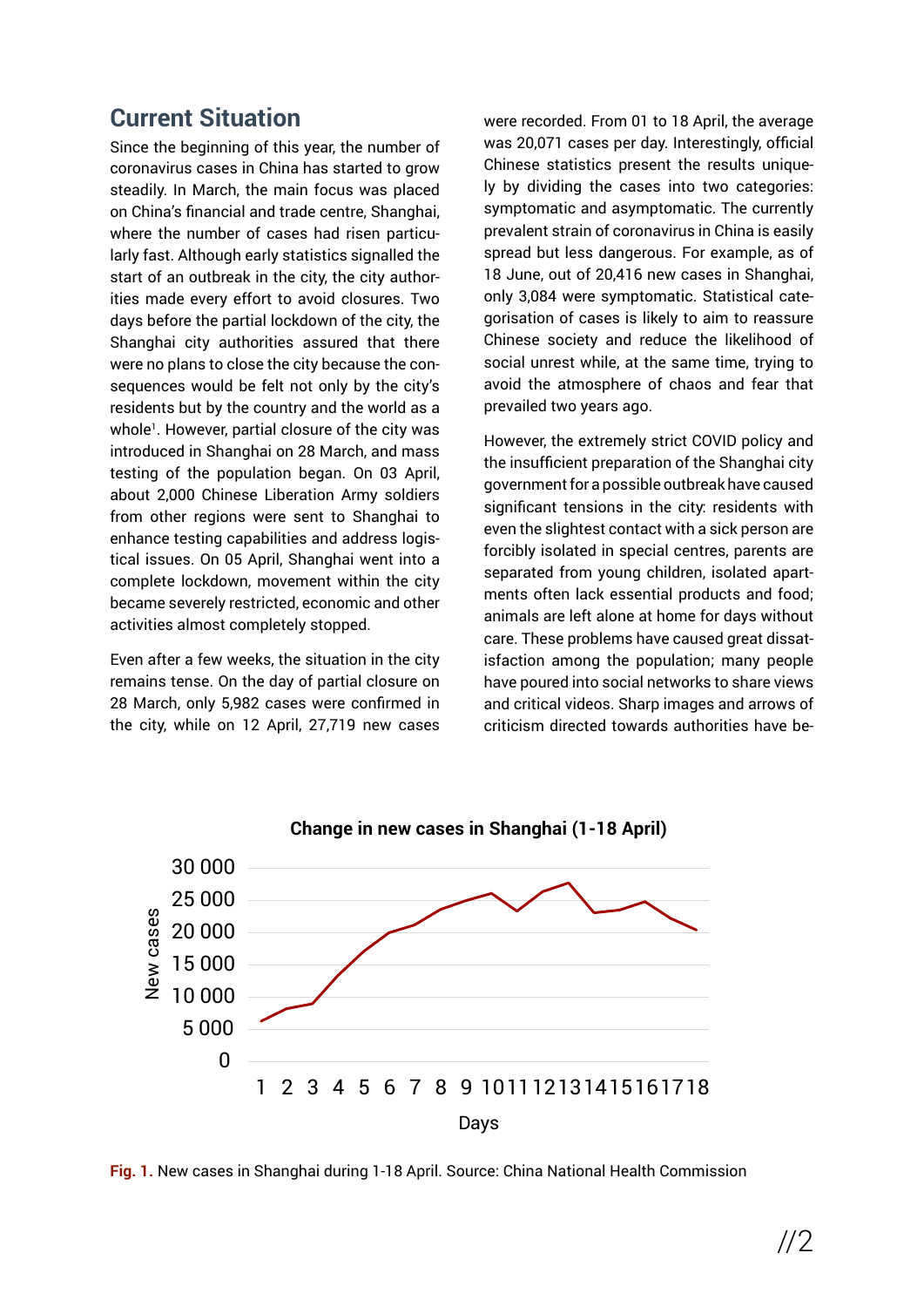come widespread on the Internet. Due to the extremely high volume and dispersion, censorship mechanisms have not effectively prevented this. The city authorities have been forced to react to criticisms (for example, the policy of separating children from their parents has been eased)<sup>2</sup>. However, Beijing's constant pressure on the Shanghai leadership and growing public discontent have put too much strain on the director of the Shanghai Hongkou District Public Health Commission's Information Centre. On 12 April, Qian Wenxiong committed suicide. The entire population of China has reacted sensitively to this news.

More and more opinions can also be seen online questioning the COVID management policy, which has not changed significantly since 2020. For example, one comment states that people and their attitudes towards the pandemic have changed dramatically in recent years: the fear at the beginning of the pandemic was based on uncertainty due to the extremely low level of research done on the virus, but people's attitudes towards the virus have changed dramatically ever since<sup>3</sup>. This was influenced by detailed statistics that clearly show a significant reduction in mortality. In addition, serious illnesses are extremely rare and are most commonly associated with chronic illness in the elderly. The comment states that this time the officials are not at war with the virus but instead at war with the human minds.

The situation in Shanghai remains the most serious, but the number of new cases keeps growing in other provinces too. According to the official statistics of 18 April<sup>4</sup>, the provinces with the highest number of new cases, besides Shanghai, are: Jilin (472 cases), Jiangsu (133), Heilongjiang (95). There are no signs that Beijing is committed to reviewing the extremely strict COVID policy, so the risks of negative effects on China and the world economy due to this strategy remain high. The outbreak's epicentre is in eastern China, country's main engine of finance and trade. In the first half of April, 26 of China's 31 provinces confirmed cases of COVID. At the beginning of March, there were only 12 such provinces.

### **Political Costs**

The implementation of a strict zero COVID policy has a very strong political connotation. China's zero COVID strategy, considered a success story in outbreak management at the beginning of the pandemic, is often equated with Xi Jinping. However, the outbreak that began this year has become a very serious test for the Chinese Communist Party and its leader. The biggest potential threat of the uncontrolled domestic spread of coronavirus is social and economic destabilisation, which could negatively affect the image of Xi and its administration before the Chinese Communist Party Congress.

If the outbreak in China is not contained, Xi and the administration's hopes of declaring a complete victory over COVID during the CCP Congress could be dashed. In addition, future career prospects for one of Xi's closest comrades, Li Qiang, have become extremely vague. Li is the secretary of the Shanghai CCP<sup>5</sup> and a member of the CCP Politburo. He is often cited as a potential candidate for the CCP Politburo Standing Committee and the position of Chinese prime minister. Shanghai Mayor Gong Zheng is also predicted a bright political future in Beijing, but the current situation may fundamentally adjust those predictions. Historically, reaching the highest political positions in Shanghai have traditionally been the most direct route to the Chinese political Olympus (since the 1970s, 8 of 9 secretaries of the Shanghai CCP later became members of the Politburo Standing Committee, including Xi Jinping himself), but this tradition may be broken.

In an attempt to save his political future, Li Qiang became an extremely obedient politician who praises central government decisions. Li's reverence towards Beijing on 06 April is one of his attempts to preserve his political future: in an open letter to members of the Shanghai CCP, Li called for every effort to combat the COV-ID outbreak and, along with the CCP's Central Committee and Xi Jinping at its core, to overcome these significant challenges. If the crisis in Shanghai is not resolved as soon as possible, it is likely that Li Qiang will have to take political responsibility. This situation may be conducive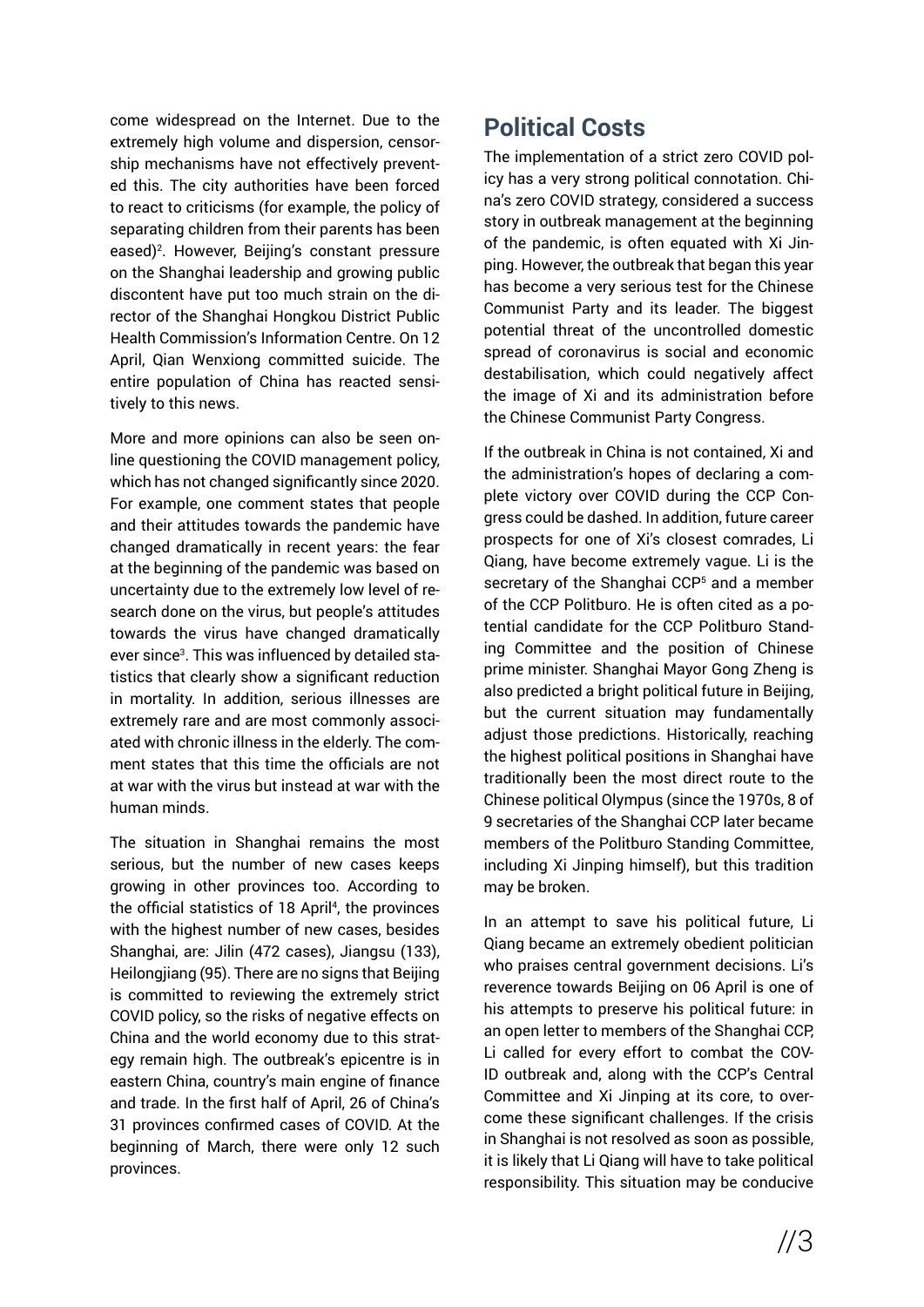to political forces not very close to Xi Jinping. The possible promotion of Li Qiang could be reconsidered, which would be a severe blow to Xi and his attempt to surround himself with his closest comrades in the future. This would be a significant political loss for the Zhejiang Clique. However, after Xi's ascent to power that led to numerous changes and breaking political traditions, the current situation may also provide some surprises.

## **Economic Impact**

The isolation of Shanghai is having a negative impact on China's economy, foreign trade and supply chains. Although some factories were allowed to operate under stringent rules, including complete isolation of workers<sup>6</sup>, most companies have ceased operations. The destabilisation of supply chains is increasingly felt by China and worldwide. For example, on 13 April, Apple's major iPhone maker in China announced the suspension of two factories in China due to COVID restrictions. The automotive industry has also begun to apply more pressure on Beijing: "If Shanghai fails to return to business as usual in May, the car industry will come to a complete halt."7

With growing concerns about the potential strain on the Chinese economy, Beijing has begun to take more decisive actions to reassure the public. On 15 April, the Chinese Ministry of Industry and Information Technology issued a statement assuring support for key sectors (semiconductors, automotive, medical) to continue production in Shanghai<sup>8</sup>. In a statement issued on 18 April, Chinese Deputy Prime Minister Liu He emphasised the importance of stabilising supply chains and assured that local authorities would provide all possible assistance to companies wishing to return to business<sup>9</sup>. With the government's help, large factories in Shanghai, including Tesla, are preparing to resume operations, but it is doubtful that production capacity will be fully restored. As before, most workers will have to live on the factory site, and problems with supply lines and restrictions in other urban hubs and seaports remain unresolved.

China's GDP grew by 4.8% in the first quarter of the year, exceeding analysts' expectations of 4.4%10. At the same time, however, there are many less encouraging signs: China's economy and consumption slowed significantly in March. This was influenced by both the Russian-Ukrainian war and the strict COVID management policy in Shanghai. Statistics in the coming months are expected to provide a broader picture of the economic consequences of Shanghai's lockdown. However, negative signs are already emerging: retail sales have contracted the most since April 2020, with an overall decline of 3.5%. The labour market situation also shows signs of concern, with the unemployment rate of 5.8% in March (the highest since May 2020) $11$ . Chinese imports have also been hit by the Russia-Ukraine war and the strict COVID policy<sup>12</sup>. In order to dispel bad moods and reduce the pace of economic slowdown, the People's Bank of China13 announced an increase in financial support for industries and people affected by the coronavirus outbreak.